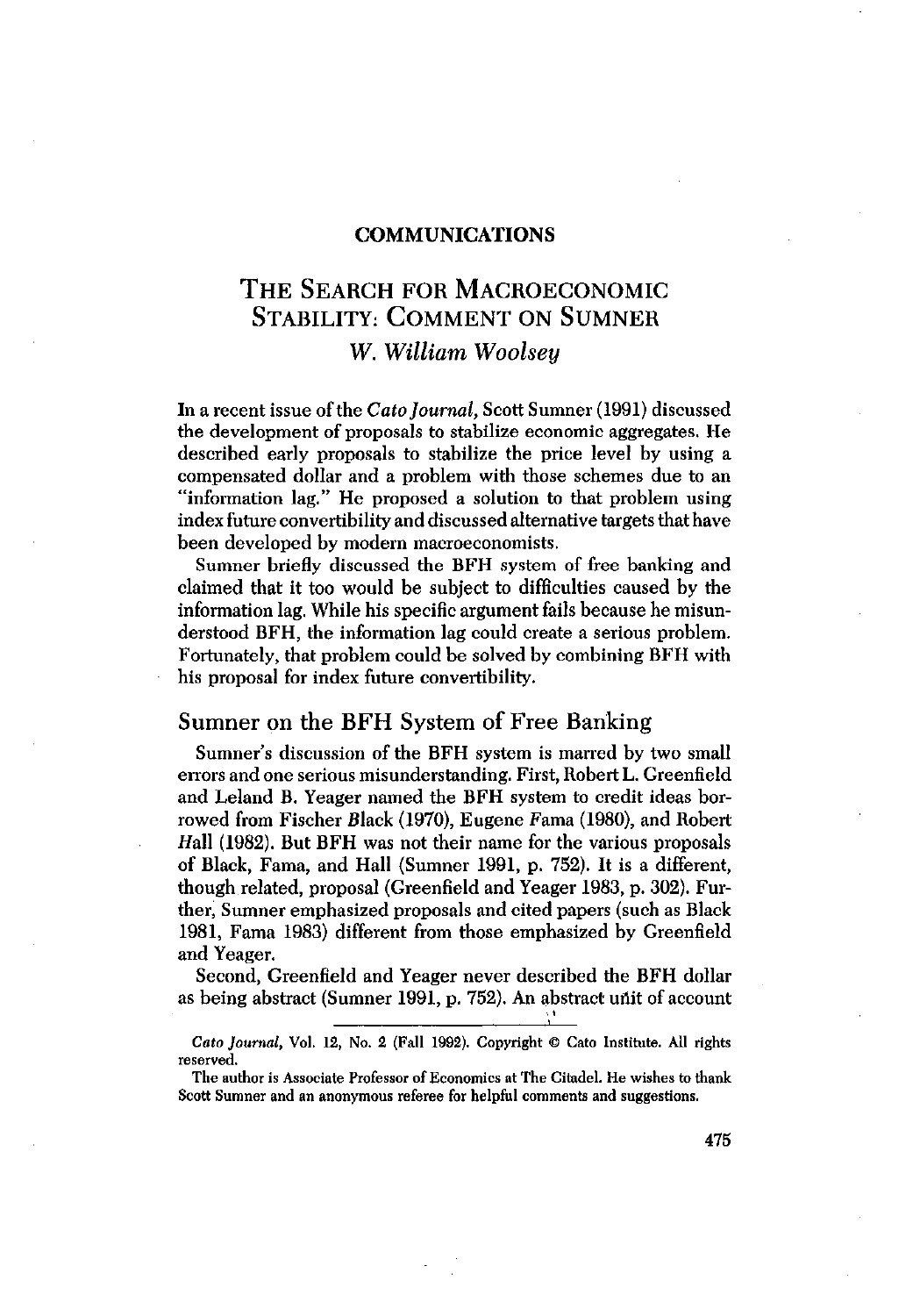would be *undefined;* independent of any medium of account. The BFH dollar would be defined, but not as a unit of money. In contrast to a conventional monetary system, a nearly comprehensive bundle of goodsand services would serve as medium of account (Greenfield and Yeager 1983, p. 303). (While dollar-denominated checks, deposits, banknotes, and token coins would surely exist in BFH, none of those items would serve to define the dollar.)

# How BFH Differs from the Compensated Dollar

More serious than those small errors was Sumner's misunderstanding of indirect convertibility. He apparently confused BFH with a privatized version of Fisher's compensated dollar. In the BFH system, dollar-denominated checks, deposits, banknotes, and token coins would be redeemed with an amount of gold (or other agreed redemption medium) having a market value equal to that of the bundle of goods defining the dollar (Yeager 1985; Greenfield and Yeager 1986, 1989). That institution is significantly different from a compensated dollar: redeemability with gold at a temporarily fixed price that is adjusted periodically in response to changes in a price index.

In a footnote (1991, p. 752), Sumner criticized Greenfield and Yeager (1989, p. 419) for stating that the dollar's gold content should be adjusted in view of changes in the price of gold. He argued that adjustments in the gold content of the dollar based on incipient changes in the price level should be sufficient to provide price level stability. His argument would be correctifBFH were a compensated dollar that utilized extremely rapid (or even preemptive) adjustments to the price of gold. According to his understanding of BFH, a change in golds' supply or demand conditions would imply redemptions (or deposits) at its temporarily fixed price, a change in the quantity of money, and a change in the price level. That incipient change in the price level would prompt a preemptive change in the price of gold. Price level stability would, therefore, be maintained.

Greenfield and Yeager's statement, however, suggests that a quite different market process applies to BFH. (The process outlined below is described in more detail in Woolsey and Yeager 1992.) Unlike Fisher's compensated dollar (or a conventional gold standard), the BFH system would not interfere with the normal workings ofthe gold market. There would be no official price of gold; it would not be fixed even temporarily. Assuming the sum of the market prices of the items in the bundle remained at the defined price of \$1, the banks would charge the going market price of gold to those redeeming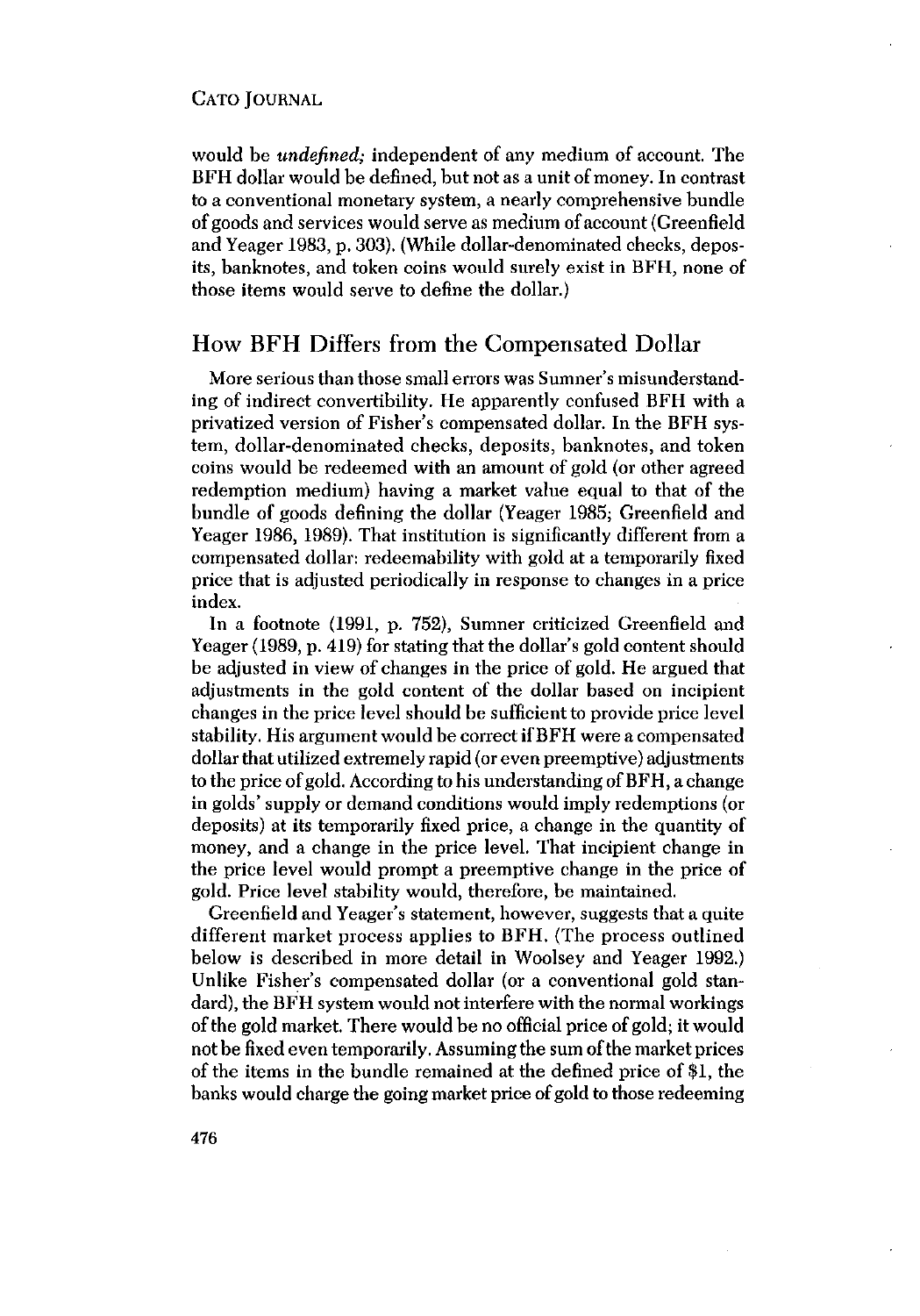checks, deposits, notes, or coins. Both the price on the market and at the banks' redemption windows would respond directly to shifts in the supply or demand conditions for gold. BFH would *not* involve changing the gold content of the dollar (i.e., a targeted dollar price of gold) to pre-empt incipient changes in the price level.

The BFH system would allow incipient changes in the price level to be preempted, but without any change in the gold content of the dollar. First, suppose no such preemption occurred and some aggregate supply or demand shock caused the price of the bundle to *actually* rise above \$1. The banks' redemption obligation would compel them *to* sell gold at their redemption windows at a price that would be less than the current market price of gold in inverse proportion to the rise in the price of the bundle. Gold's market price would continue to adjust freely according to its supply and demand conditions, but a bank would be forced to provide gold to those redeeming its checks, deposits, notes, or coins at a slightly lower price. To stop the financial losses caused by buying gold on the market high and then selling itlow, banks would sell bonds, contract loans, and raise their deposit interest rates. The consequent contraction in spending would return the price of the bundle to its defined price while simultaneously allowing the banks to again charge the market price of gold at their redemption windows.

Since the *difference* between gold's market price and its.price at the banks' redemption windows would prompt the corrective deflationary forces, the gold content of the dollar would be unimportant. It could be changing simultaneously because of conditions peculiar to the goldmarket. Given the relative price of gold, however, selling gold for something other than its market price during any period when the price of the bundle was actually deviating from \$1 would amount to a temporary change in the gold content of the dollar at the banks' redemption windows.

Even temporary changes in the gold content of the dollar could be avoided, however. Banks would have an incentive to avoid financial losses entirely by adjusting credit conditions and deposit interest rates enough to reverse undesirable changes in spending before any changes in the price of the bundle actually occurred. Should banks correctly anticipate changes in the price of the bundle, inflationary or deflationary shocks would be offset without any change in dollar price of gold at the banks' redemption windows.

### The BFH System and the Information Lag

Despite his misinterpretation of the BFH system, Sumner makes an important point. The BFH dollar would be defined relative to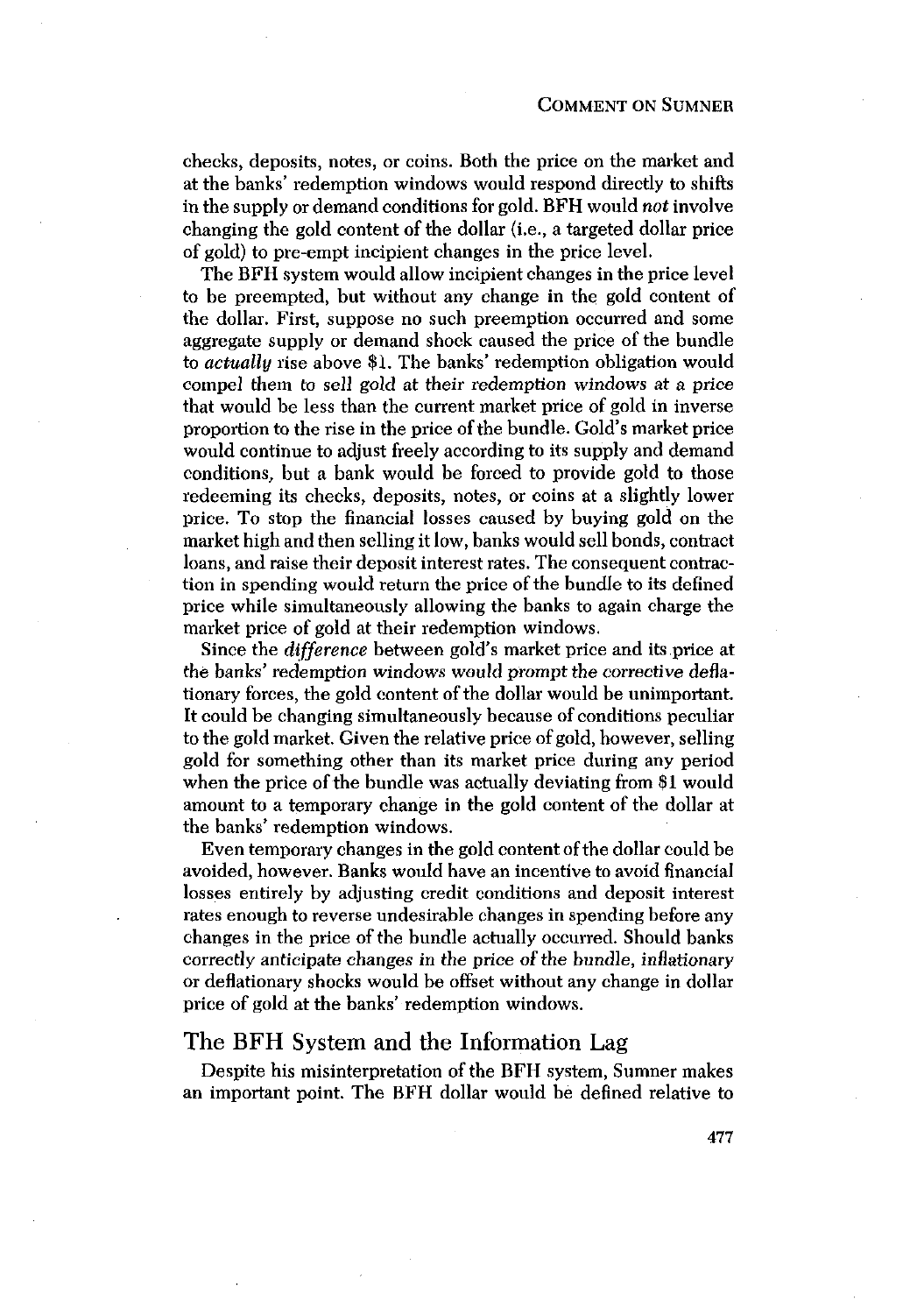something like the market basket used to measure the CPI, WPI, or GNP deflator. (Contrary to Sumner 1991, p. 752, that is *clearly* what Greenfield and Yeager had in mind, Otherwise, BFH would not stabilize the price level.) Sumner explains that an information lag exists because time is needed to measure macroeconomic variables (1991, p. 752). It seems likely, therefore, that the price of the bundle of goods and services defining the BFH dollar would be reported only periodically.

Sumner argues that the information lag would imply problems for BFH, but his rationale is wrong. He describes destabilizing speculation in the context of the compensated dollar (1991, p. 750) and implies the BFH system would suffer from the same difficulty. (He explicitly makes this claim in 1990, p. 116.) If the CPI was to rise above its target, that fact would be apparent to speculators just prior to the announcement, Since the compensated dollar would require the government to decrease the official price of gold in inverse proportion to the increase in the CPI, speculators would sell large amounts of gold to the government at the official, temporarily fixed price just prior to the announcement and then buy it back at a slightly lower price immediately after the announcement. The sale of gold to the government would cause an unwanted increase inthe quantity of money. Further, the government's losses could be ruinous.

That type of speculation could not exist in the BFH system, since the market price of gold would adjust freely. If speculators were to sell gold for any reason, the price of gold on the market and at the banks' redemption windows would decrease immediately. There would be no consequence for the quantity of money and no speculative losses for the banks.

The information lag could cause a disaster in the BFH system for a different reason. If the price of the bundle actually rose above \$1, the banks would be obligated to sell gold for less than its market price. But for how long? It would be absurd for banks to suffer the consequent losses on all redemptions occurring between the announcement of a high price for the bundle and the subsequent announcement. In the context of monthly announcements, such a requirement would surely result in the collapse of the banking system.'

<sup>1</sup>The literature on BFH has assumed that continuous measurement of the price of the bundle is possible, In correspondence, however, Veager has suggested that periodic measurements could be accommodated by redeeming checks, notes, and coins with an estimated amount of gold and then extrapolating between the previous and subsequent measure ofthe price ofthe bundle to determine the needed adjustment to the preliminary settlement. His suggestion does amount to a complicated form of index futures convertibility.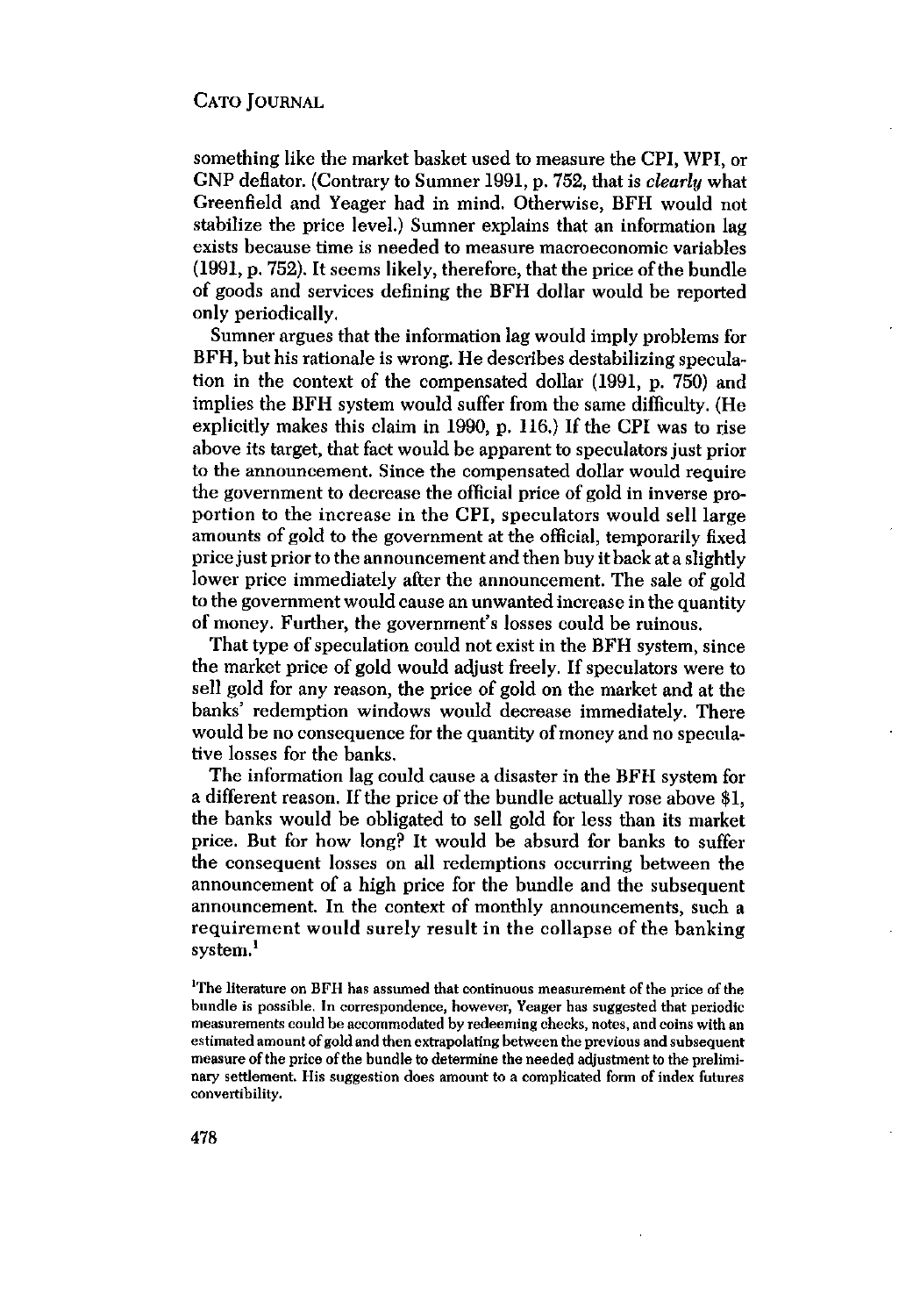# Index Future Convertibility

Sumner is proposing an intriguing solution to the problems created by the information lag. An index futures contract would be used as an instrument of monetary policy. He suggests that the Federal Reserve be required to buy and sell unlimited quantities ofan index futures contract on the CPI at a target value of 100, (In his 1989 paper, he described a similar scheme using a target for nominal income.) If speculators expected the index to be above target, they would buy futures from the Fed. If they expected the index to be below target, they would sell futures to the Fed (Sumner 1991, p. 753).

Sumner's proposal requires some modification, since the purchase or sale of futures contracts would not be equivalent to ordinary open market operations. Index futures contracts are promises to make payments, so the Fed's trades would have no immediate consequence for the quantity of money. (If the Fed imposed cash margin requirements on the transactions, it would cause a contraction in the quantity of money both when it sold and when it bought futures contracts.)

Sumner (1991, p. *754)* solves that problem by proposing a modification aimed at reducing the risk premium on the futures contract, He proposes that the Fed set low margin requirements and use parallel open market operations to avoid taking any significant long or short position. The ordinary open market operations would cause the changes in the quantity of base money needed to keep the expected value of the CPI on target.<sup>2</sup>

# Index Future Convertibility and the BFH System

Index future convertibility could be applied to BFH, thereby avoiding any difficulties due to the information lag. To describe how such a scheme would operate, some detailed assumptions about the payments system must be made. Like all versions of BFH, there would be no government currency or other base money. Suppose banks offered checkable deposits and issued banknotes (notes) and token coins (coins). Those items would be denominated in dollars, but differentiated by issuer. The banks would accept each others'

<sup>&#</sup>x27;Sumner credits Hall (1983) for inspiring his scheme (1991, p. 752). David Glasner proposed a system (for which he credits Earl Thompson 1986) that is equivalent to index future convertibility (1989, pp. 230-36).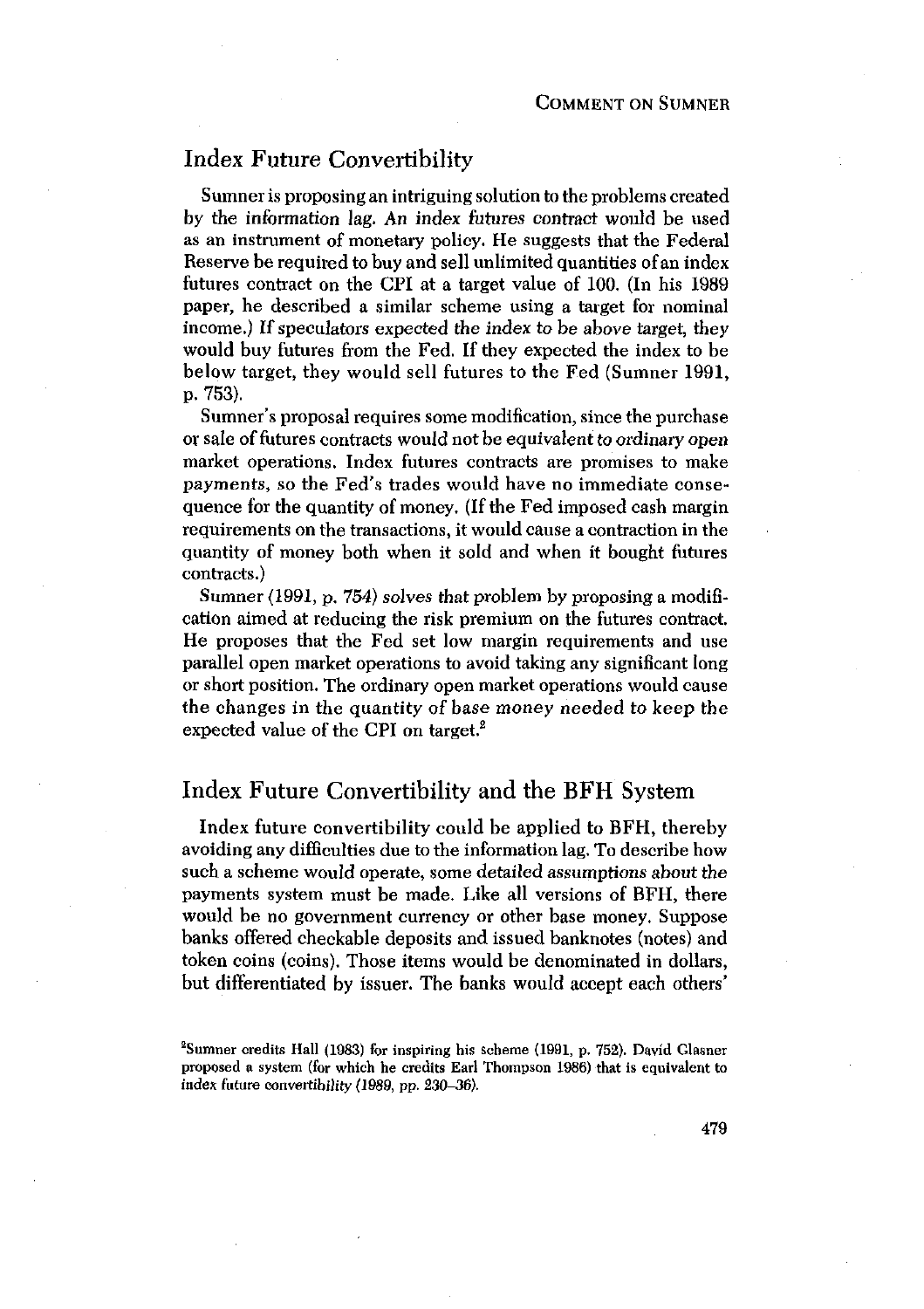items for deposit at par, so checks, notes, and coins drawn on all banks would be generally accepted in exchange.<sup>3</sup>

The banks would participate in a clearinghouse. Suppose it provided each bank with a clearing account that began with a zero balance. As checks, notes, and coins cleared, the banks would develop net credit or debit balances. The clearinghouse would pay interest on net credit balances and charge interest to net debit balances. Suppose the clearinghouse made the rates it paid and charged unfavorable compared to those on overnight loans, giving banks an incentive to use overnight loans (or some other money market instrument) to offset any excessive or persistent net credit or debit balances,

In the usual BFH scenario, it is assumed that banks would agree to redeem their checks, deposits, notes, or coins with gold equal in value to the bundle of goods that defines the dollar. By the same principle, a bank could insist on collecting on a net credit balance at the clearinghouse by obtaining gold equal in value to the bundle.

Index future convertibility would require that banks accept a slightly different obligation. To make the payments system as consistent as possible with Sumner's proposal (index future convertibility with parallel open market operations), suppose banks agreed to redeem checks, deposits, notes, or coins with T-bills of equal market value and an index futures contract on the CPI. A member of the public could use validly drawn checks, notes, or coins to obtain T-bills and a long position on the CPI futures contract at the issuing bank. The bank would be obligated to provide the T-bills and take the matching short position.

"Deposits" are less obvious, but a plausible rule would have the deposit ofT-bills and a short position at a bank imply that a customer has sufficient funds to write a check or withdraw notes and coins of equal value. The bank would be obligated to accept the T-bills and take the matching long position.

As with other versions of BFH, a similar obligation would apply at the clearinghouse. A bank with a net credit balance could insist it be settled with T-bills and <sup>a</sup> long position on the CPI contract.4

<sup>&</sup>lt;sup>3</sup>A rationale for banks accepting each others' notes for deposit was provided by Lawrence H. White (1984, pp. 18—21). <sup>4</sup>

<sup>&</sup>lt;sup>4</sup>As explained above, it could instead do nothing or use conventional liquidity management to offset the balance by adjusting its asset or liability portfolio as it prefers. Continuous clearing with treasury bills and index futures (or gold in the usual BFH scenario) would be inconvenient, since it would require constant monitoring of the price of the settlement medium and some extra calculation cost. (White 1986 emphasized similar difficulties.)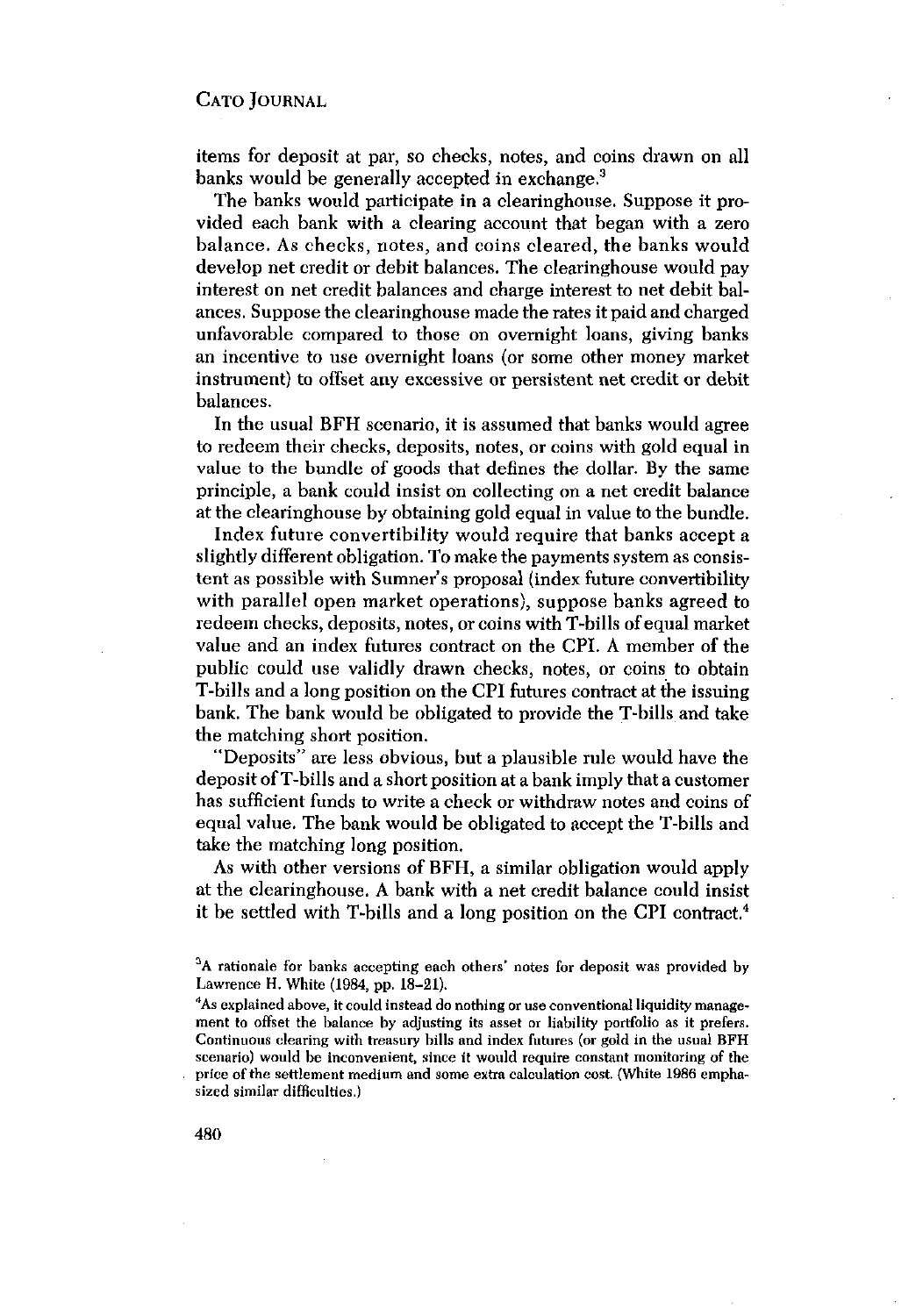The T-bills would be provided by the banks with the matching net debit balances and they must also take the opposite short positions, presumably in proportion to the sizes of their balances. Similarly, a bank with a net debit balance could insist on settling the balance with T-bills and a short position. The T-bills and matching long positions would be distributed to the banks with net credit balances.

To sum up, this version of BFH would require that banks offering dollar-denominated checkable deposits, notes, and coins provide two-way convertibility with T-bills and the futures contract. Problems due to the information lag would be avoided by having redemptions and deposits during the current month use the futures contract for the next month's CPI. The number of contracts to be transferred would be calculated by dividing the value of the T-bills by the defined value of the index.

For example, the public could redeem checks, notes, or coins in May by using them to purchase T-bills and CPI futures contracts from the issuing bank. Suppose the market price ofa T-bill maturing in one year was five percent, the futures contract was defined to be \$50 times the CPI, and the target for the CPI was 100. The bank would go short on 1.9 (\$9,500/\$5,000) June CPI contracts for every \$10,000 face value of T-bills it was required to sell. The CPI would be measured in June and announced in July. If the CPI were 105, the bank would pay \$250 (5  $\times$  \$50) per contract. If the CPI were 98, the member of the public would pay the bank  $$100 (2 \times $50)$ per contract.

# Stabilizing *Speculation*

Index future convertibility implies a market process that would keep the expected value of the CPI on target. Suppose a speculator expected inflation. He would withdraw T-bills from his bank and obtain a long position on the futures contract, anticipating a profit on the futures contract. Assuming risk aversion, his bank would attempt to offsetits matching short position, evenif it had no expectation that the CPI would deviate from target. It would sell bonds, obtain net repayments of loans, and increase its deposit interest rate to obtain a net credit balance in its clearing account. The speculator's bank would then demand the balance be settled with T-bills and a long position on the CPI contract, effectively shifting its short position to the other banks. Assuming the other banks were also riskadverse, they would attempt to obtain net credit balances to allow them to also offset their short positions.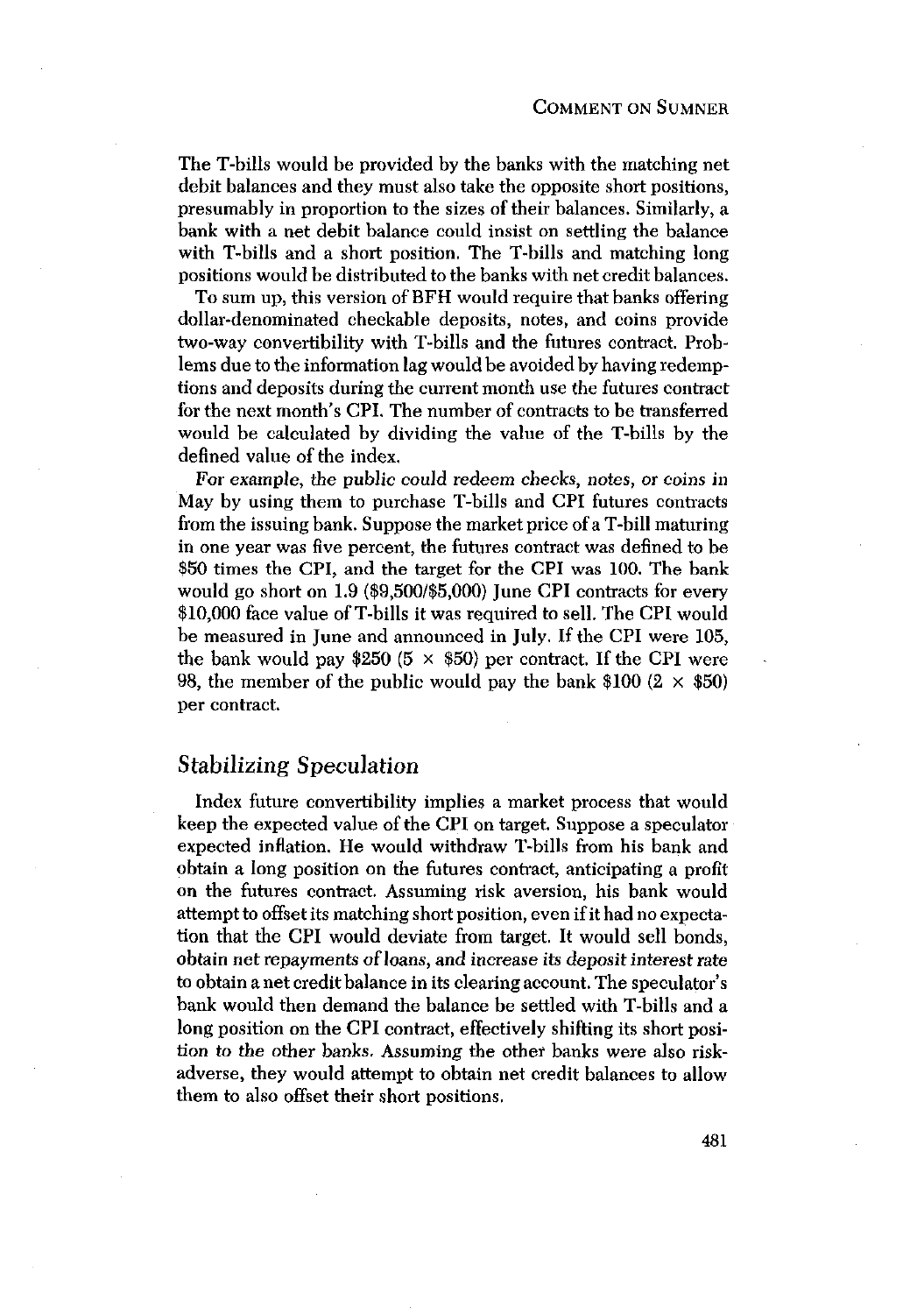The withdrawal of T-bills by the speculator and the contraction of credit by the banks would decrease the quantity of money. The increase in deposit interest rates would increase the demand for money. To build money holdings, the public would sell other assets and restrict expenditures on goods and services. The resulting downward pressure on prices would reduce the likely value of the CPI at its next measurement. The contraction of money and credit, the increase in interest rates, and the restraint on spending would continue until some bank or member of the public accepted a short position to match the speculator's long position on the futures contract.

If a single speculator expected deflation, he would depositT-bills at his bank and obtain a short position on the futures contract. Risk aversion implies his bank would seek a net debit balance by buying bonds, expanding loans, and lowering its deposit interest rates in order to shift its long position to other banks. But the other banks would do the same. The expansion in money and credit, the lower interest rates, and the stimulus to spending would continue until some bank or member of the public accepted a matching long position.

In equilibrium, everyone might agree that credit conditions, the quantity of money, and interest rates are such that the CPI could most probably be on target at its next measurement. The more likely scenario, however, would be for the amount of funds risked by those expecting the CPI to be above target to just match the amount risked by those expecting the CPI to be below target.

# Anticipation of the Consequences of Convertibility

The existence of amarket process by which index future convertibility would cause the expected value ofthe CPI to remain on target would be essential. Anticipation of the process, however, would make redemptions and positions on the futures contract unnecessary.

Suppose the CPI was expected to be above target. Speculation using the futures contract would lead to a contraction of credit and an increase in the interest rate. That would imply capital losses on bond portfolios in the near future, so banks and the public would have an incentive to immediately sell bonds on the market in anticipation. The interest rate on bonds would increase immediately, tending to pull up rates on loans and deposits as well. That would depress spending and prices, tending to keep the CPI on target.

Similarly, if CPI was expected to be below target, speculators would buy bonds to obtain the capital gains that would result from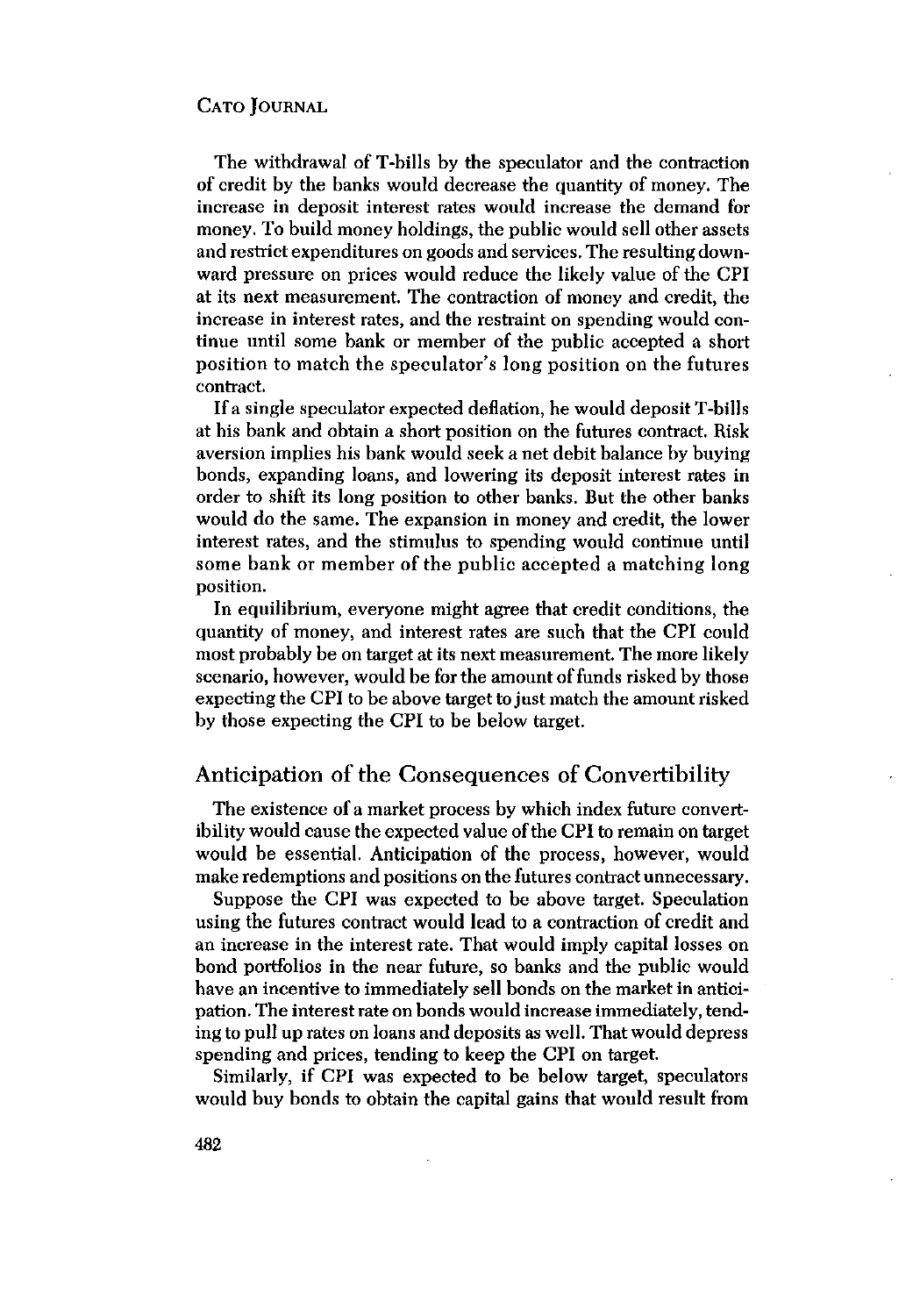speculation using index futures. As a consequence, however, interest rates would decrease immediately. Spending would increase, again, tending to keep the CPI on target.

Speculation on the bond market would determine interest rates on bonds (and hence on loans and deposits) such that the average expectation would be for the CPI to remain on target. Needed changes incredit, money, and spending could occur without redemptions of T-bills or positions being taken on the futures contract.

# Benefits of Combining Index Futures with BFH

Combining index future convertibility with the BFH would free the financial system from dependence on the Fed's issue of base money. That freedom would provide important benefits, even compared *to* Sumner's proposal that the Fed utilize index future convertibility.

Since keeping the expected value of the CPI on target usually would require a growing quantity of base money, Sumner's scheme usually would require the Fed to make open market purchases. If the Fed's open market purchases were literally parallel, matching its purchases of futures contracts dollar-for-dollar, then it would be left with a long position matching the needed monthly increase in the quantity of base money. Sumner, however, proposed limiting the Fed's and the speculators' risk by giving the Fed discretion to make open market operations in whatever amount it believed necessary to offset its own long or short position.

Rather than making speculators take some position on the futures eontract first and only then allowing the Fed to respond with needed open market operations, a more reasonable approach would give the Fed further discretion to *initiate* open market operations. If the Fed created a quantity of base money such that the expected value of the CPI remained on target, speculators would have no reason to take positions on the futures contract. If the Fed failed to effectively target the CPI, however, speculators could take long or short positions on the futures contract. The Fed would then be required to use open market operations to offset its short or long position,

The potential benefit of Sumner's proposal, therefore, would be to create corrective market forces that would limit the mistakes of the Fed. Unfortunately, speculators could not profit from correcting the mistakes of the Fed, because it would free ride on their average expectation by adjusting the quantity of base money in a way that made their average expectation wrong. That would have a peculiar consequence. Speculators would correct the Fed's errors only if at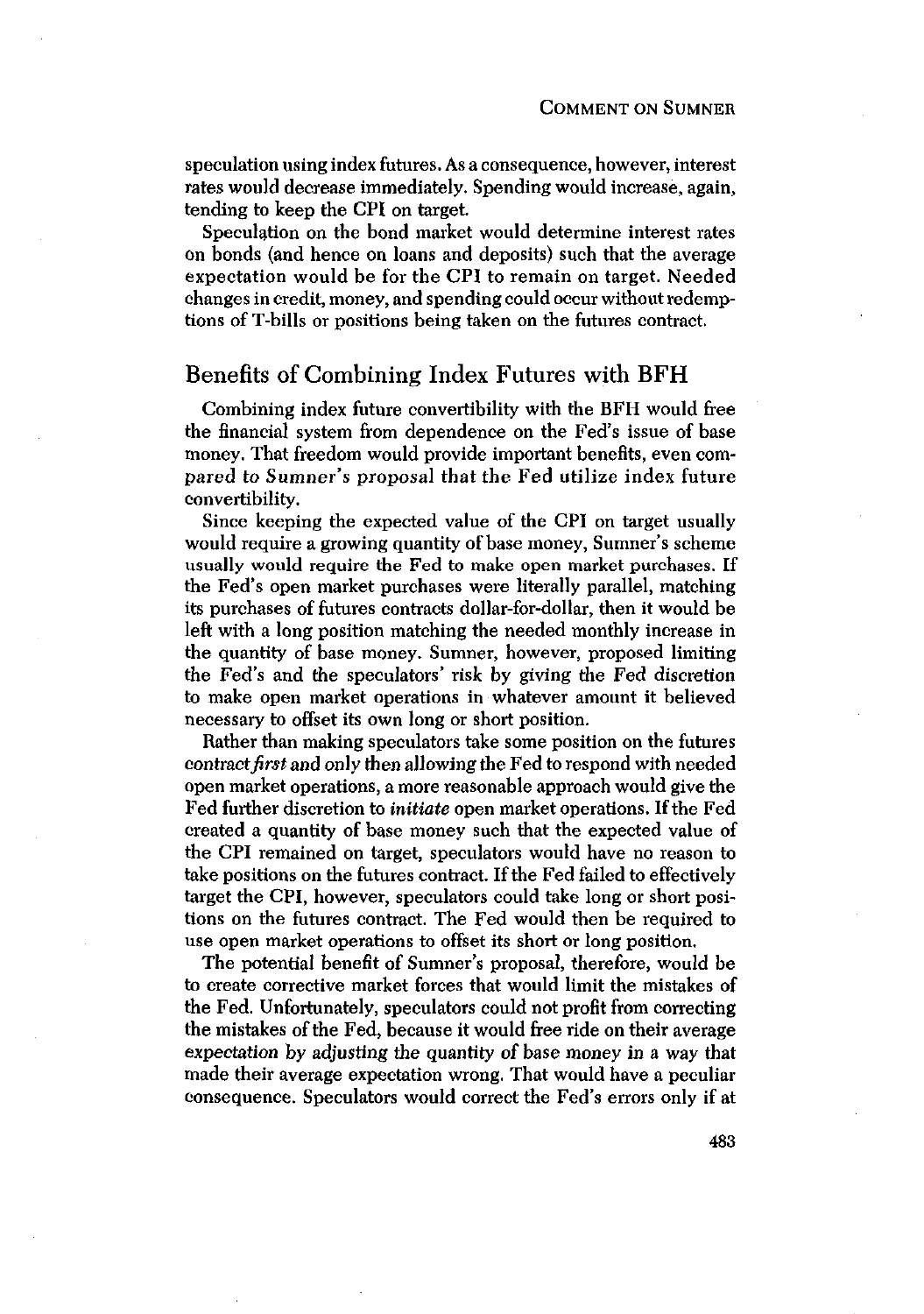least one speculator anticipated that at least one other speculator underestimated the size of the needed correction. Otherwise, no speculator would have an incentive to take the position on the futures contract needed to force the Fed to make corrective open market operations.5 Furthermore, the Fed's free ridingwould prevent speculators from investing sufficient resources in gathering and interpreting information to effectively target the CPI.

The BFH system of free banking would avoid those difficulties because speculators would cause appropriate changes in money demand and supply, interest rates, spending, and the expected value of the CPI by trading bonds. Successful speculators would avoid capital losses and earn capital gains on their bond portfolios, even if their discretionary activity caused the CPI to remain on target so that no one could profit from long or short positions on the index futures contracts. Since there would be no base money that could change only with discretionary actions by the Fed or in response to transactions with futures contracts, BFH would harness market forces more directly to targeting the CPI.

Sumner explains that index future convertibility could be used to stabilize any of the economic aggregates that have been proposed by modern macroeconomists in place of the CPI (1991, pp. 754–57). Were BFH combined with index future convertibility, free banking also could be combined with targets for nominal income, a wage index, or some function of unemployment and inflation.

# Conclusion

Sumner claims that the information lag creates problems for the BFH system of free banking. He advocates index future convertibility as a solution to the information lag. This comment corrects some errors and misunderstandings in his discussion of BFH and argues that combining index future convertibility with the BFH system of free banking would be a superior approach for providing macroeconomic stability.

#### References

Black, Fischer. "Banking in a World Without Money: The Effects of Uncontrolled Banking." *Journal of Bank Research* 1 (Autumn 1970): 9-20.

Black, Fischer. *Business Cycles and Equilibrium.* New York, N.Y.: Basil Blackwell Press, 1987.

<sup>5</sup>If the speculators must first go short on the contract before the Fed could make any open market purchases, that problem would be even more serious.